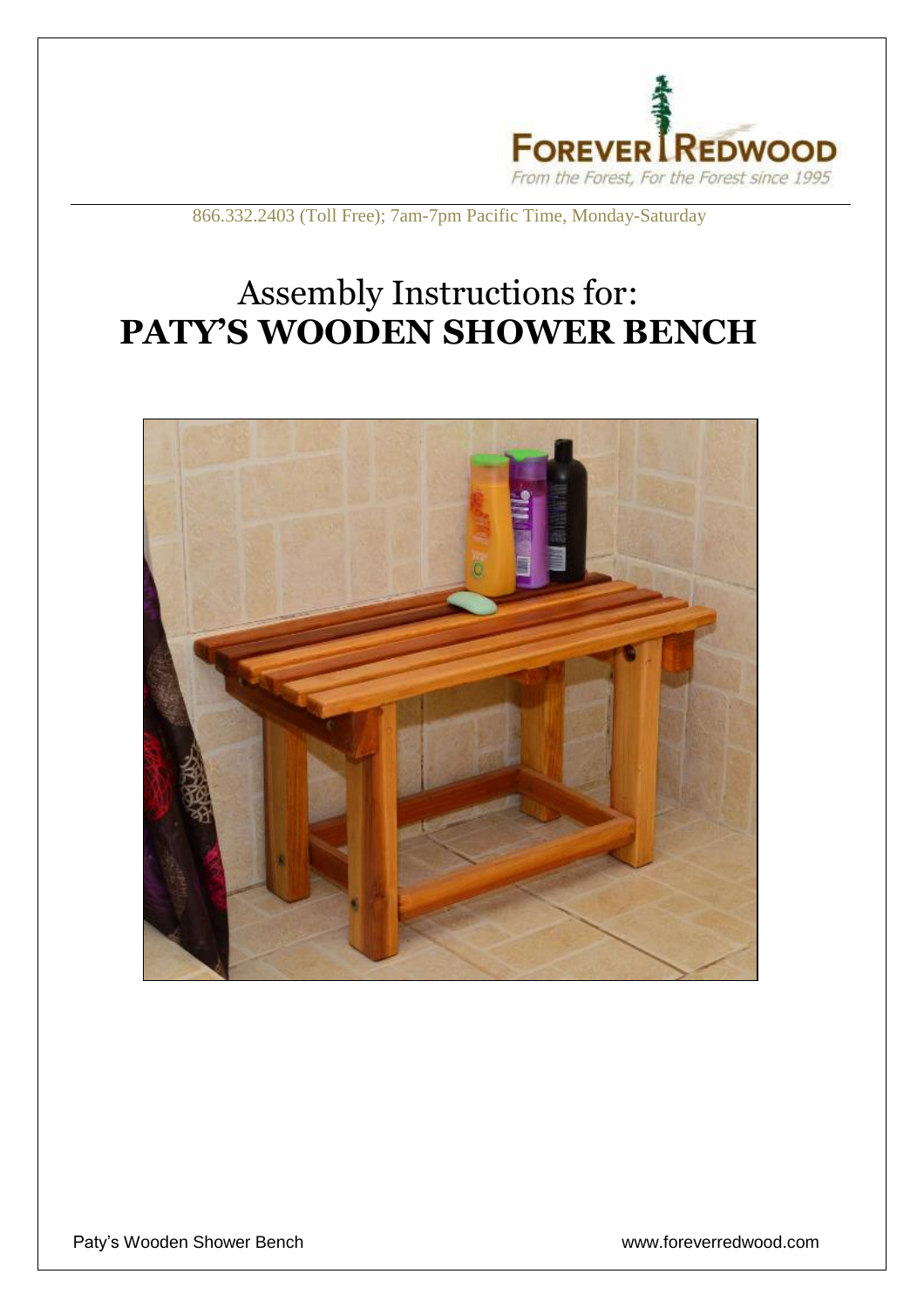## **CONTENT OF BOXES**

| Quantity                | <b>Description</b>               | <b>Drawings</b> |
|-------------------------|----------------------------------|-----------------|
| $\overline{\mathbf{1}}$ | <b>Top</b>                       |                 |
| $\overline{\mathbf{1}}$ | <b>Base Support</b>              |                 |
| $\overline{2}$          | Legs                             |                 |
| $\overline{\mathbf{8}}$ | Carriage Bolts, Washers and Nuts |                 |